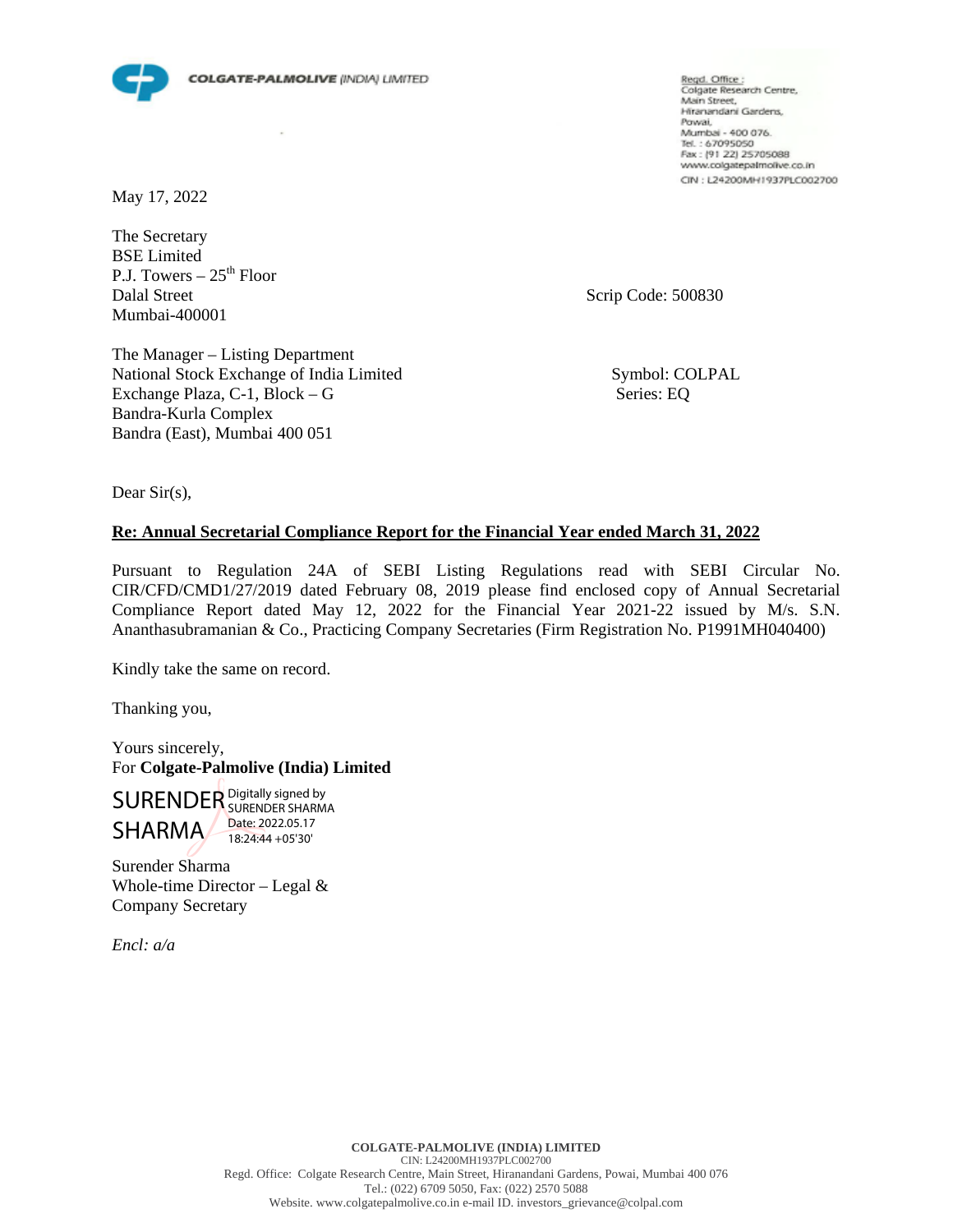10/25-26, 2nd Floor, Brindaban, Thane (W) – 400 601 T: +91 22 25345648 | +91 22 25432704 E: snaco@snaco.net |W: www.snaco.net ICSI Unique Code: P1991MH040400

To, The Board of Directors **Colgate-Palmolive (India) Limited CIN : L24200MH1937PLC002700**  Colgate Research Centre, Main Street, Hiranandani Gardens, Powai, Mumbai 400076.

Sir/ Madam,

#### **Annual Secretarial Compliance Report for the Financial Year 2021-2022.**

We have been engaged by **Colgate-Palmolive (India) Limited** (hereinafter referred to as 'the Company') bearing **CIN: L24200MH1937PLC002700** whose equity shares are listed on National Stock Exchange of India Limited (Symbol: **COLPAL**) and BSE Limited (Security Code: **500830**) to conduct an audit in terms of Regulation 24A of SEBI (Listing Obligations and Disclosure Requirements) Regulations, 2015 as amended read with SEBI's Circular No. CIR/CFD/CMD1/27/2019 dated 08<sup>th</sup> February, 2019 and to issue the Annual Secretarial Compliance Report thereon.

It is the responsibility of the management of the Company to maintain records, devise proper systems to ensure compliance with provisions of all applicable SEBI Regulations and circulars/ guidelines issued there under from time to time and to ensure that the systems are adequate and are operating effectively.

Our responsibility is to verify compliances by the Company with provisions of all applicable SEBI Regulations and circulars/ guidelines issued there under from time to time and issue a report thereon.

> Digitally signed by ANANTHASUBRAMANIAN NARAYANAN SATYAMANGALAM Date: 2022.05.12 15:36:26 +05'30'

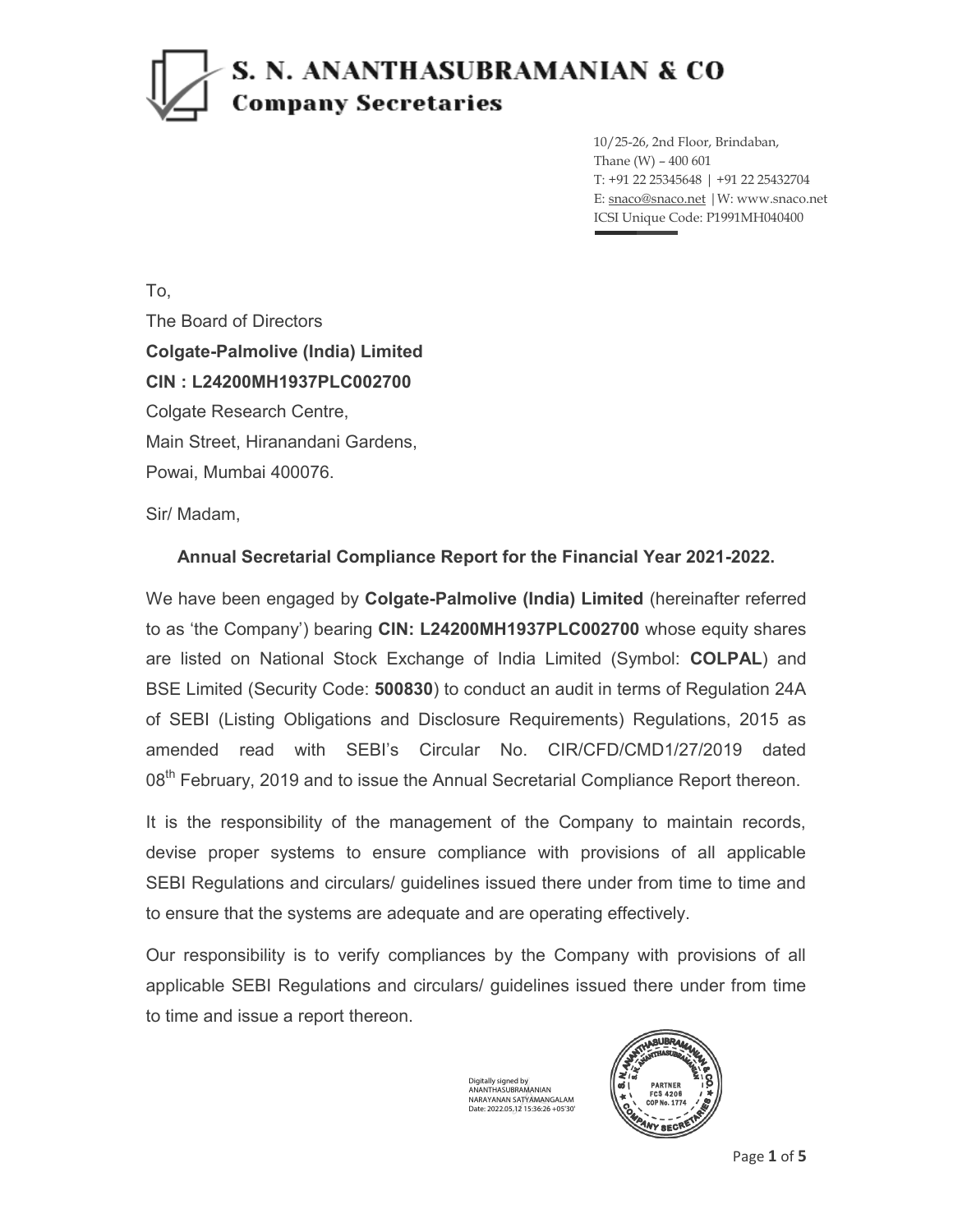We have conducted our Audit remotely based on the records and information made available to us through electronic platform by the Company, due to Covid-19 pandemic induced lockdown and restrictions / work from home policy in place for the purpose of issuing this report.

Our audit was conducted in accordance with Guidance Note on Annual Secretarial Compliance Report issued by the Institute of Company Secretaries of India and in a manner which involved such examinations and verifications as considered necessary and adequate for the said purpose.

Annual Secretarial Compliance Report is enclosed.

**For S. N. ANANTHASUBRAMANIAN & CO.**

**Company Secretaries**

**ICSI Unique Code: P1991MH040400** 

**Peer Review Cert No.: 606/2019 2019**

Digitally signed by ANANTHASUBRAMANIAN NARAYANAN SATYAMANGALAM Date: 2022.05.12 15:36:10 +05'30'



**S. N. Ananthasubramanian** 

**Partner** 

**FCS: 4206 | COP No.: 1774** 

**ICSI UDIN: F004206D000310151** 

**12th May 2022 | Thane**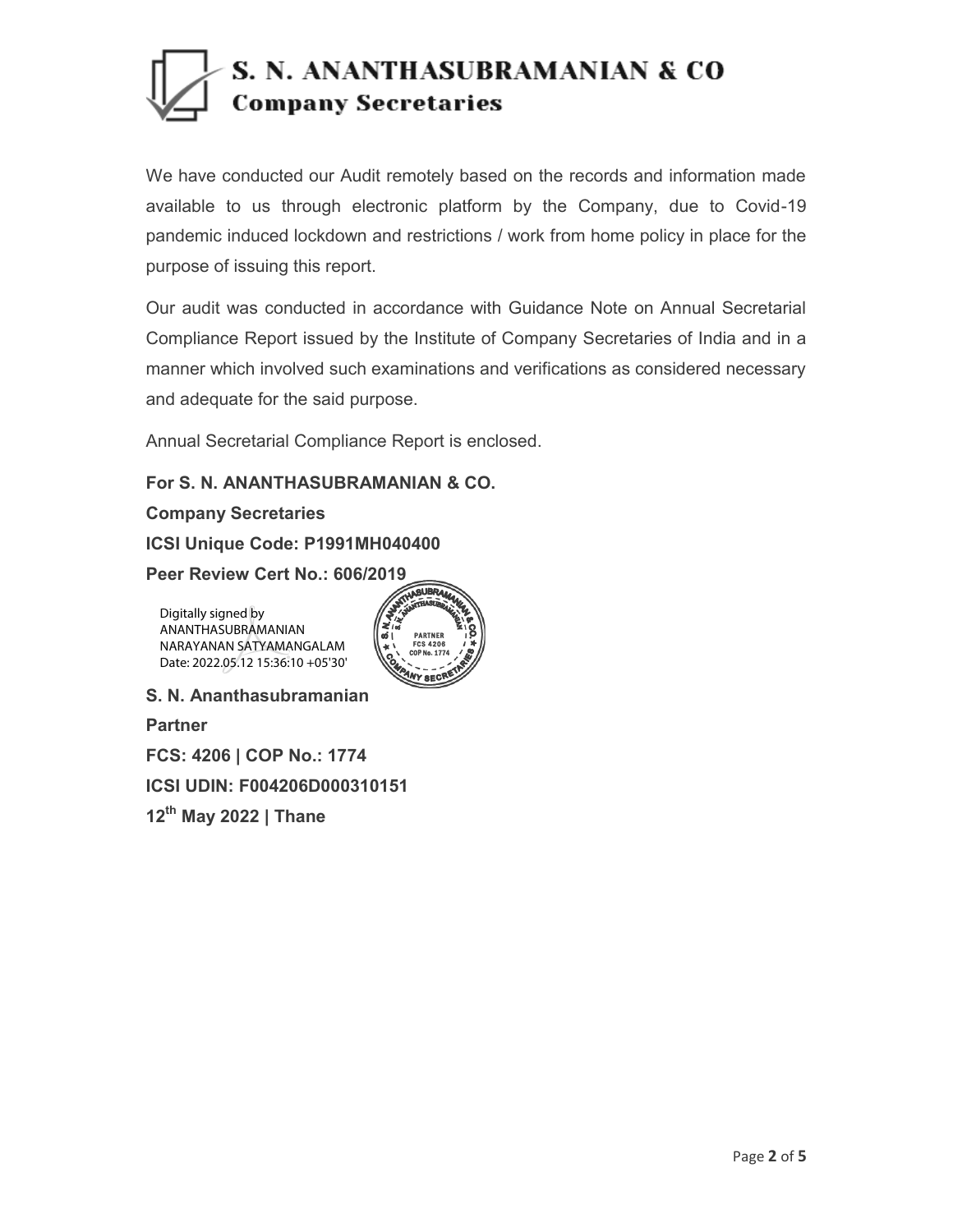10/25-26, 2nd Floor, Brindaban, Thane (W) – 400 601 T: +91 22 25345648 | +91 22 25432704 E: snaco@snaco.net |W: www.snaco.net ICSI Unique Code: P1991MH040400

#### **ANNUAL SECRETARIAL COMPLIANCE REPORT OF COLGATE-PALMOLIVE (INDIA) LIMITED FOR THE YEAR ENDED 31ST MARCH, 2022**

We have examined:

- (a) all the documents and records made available to us and explanations provided by **Colgate-Palmolive (India) Limited** ("the listed entity"),
- (b) the filings/ submissions made by the listed entity to the stock exchanges,
- (c) website of the listed entity,
- (d) any other document/ filing, as may be relevant, which has been relied upon to make this certification,

For the financial year ended **31st March, 2022** ("Review Period") in respect of compliance with the provisions of:

- (a) the Securities and Exchange Board of India Act, 1992 ("SEBI Act") and the Regulations, circulars, guidelines issued there under; and
- (b) the Securities Contracts (Regulation) Act, 1956 ("SCRA"), rules made there under and the Regulations, circulars, guidelines issued there under by the Securities and Exchange Board of India ("SEBI");

The specific Regulations, whose provisions and the circulars/ guidelines issued there under, have been examined, include: -

- (a) Securities and Exchange Board of India (Listing Obligations and Disclosure Requirements) Regulations, 2015;
- (b) Securities and Exchange Board of India (Issue of Capital and Disclosure Requirements) Regulations, 2018 - **Not Applicable as there was no reportable event during the financial year under review;**

Digitally signed by ANANTHASUBRAMANIAN NARAYANAN SATYAMANGALAM Date: 2022.05.12 15:36:53 +05'30'



Page **3** of **5**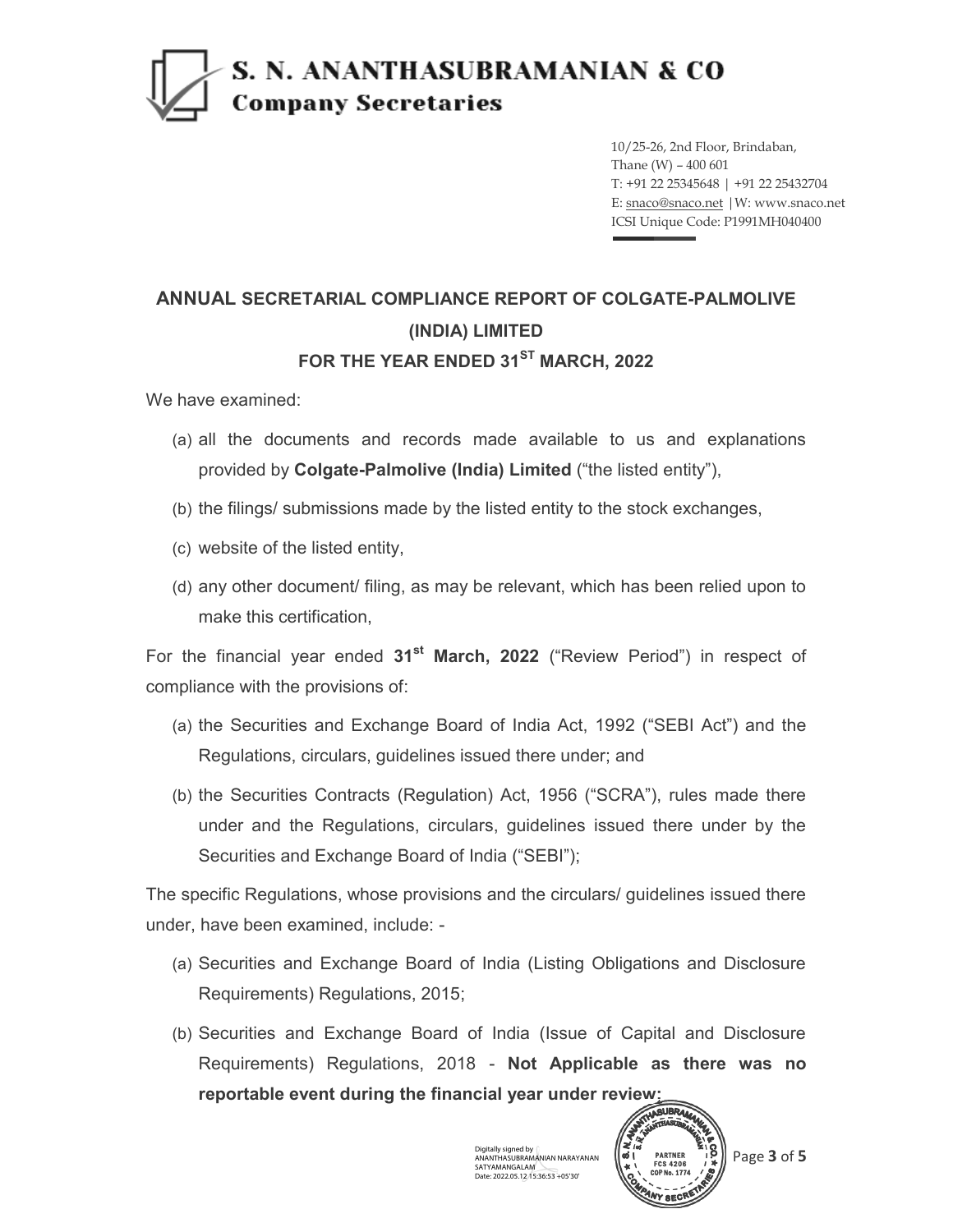- (c) Securities and Exchange Board of India (Substantial Acquisition of Shares and Takeovers) Regulations, 2011;
- (d) Securities and Exchange Board of India (Buyback of Securities) Regulations, 2018 - **Not Applicable as there was no reportable event during the financial year under review;**
- (e) Securities and Exchange Board of India (Share Based Employee Benefits) Regulations, 2014 (up to 12<sup>th</sup> August, 2021) and The Securities and Exchange Board of India (Share Based Employee Benefits and Sweat Equity) Regulations, 2021 (with effect from 13th August, 2021) - **Not Applicable as there was no reportable event during the financial year under review**;
- (f) Securities and Exchange Board of India (Issue and Listing of Debt Securities) Regulations, 2008 (up to 15th August, 2021) - **Not Applicable as there was no reportable event during the financial year under review**;
- (g) Securities and Exchange Board of India (Issue and Listing of Non-Convertible Redeemable Preference Shares) Regulations, 2013 (up to 15<sup>th</sup> August, 2021) The Securities and Exchange Board of India (Issue and Listing of Non-Convertible Securities) Regulations, 2021 (with effect from 16<sup>th</sup> August, 2021) - **Not Applicable as there was no reportable event during the financial year under review**;
- (h) Securities and Exchange Board of India (Prohibition of Insider Trading) Regulations, 2015; and circulars/ guidelines issued there under.

Based on the above examination, we hereby report that, during the Review Period:

- (a) The listed entity has complied with the provisions of the above Regulations and circulars/ guidelines issued there under:
- (b) The listed entity has maintained proper records under the provisions of the above Regulations and circulars/ guidelines issued there under in so far as it appears from my/our examination of those records.
- (c) The following are the details of actions taken against the listed entity/ its promoters/ directors/ material subsidiaries either by SEBI or by Stock Exchanges (including under the Standard Operating Procedures issued by